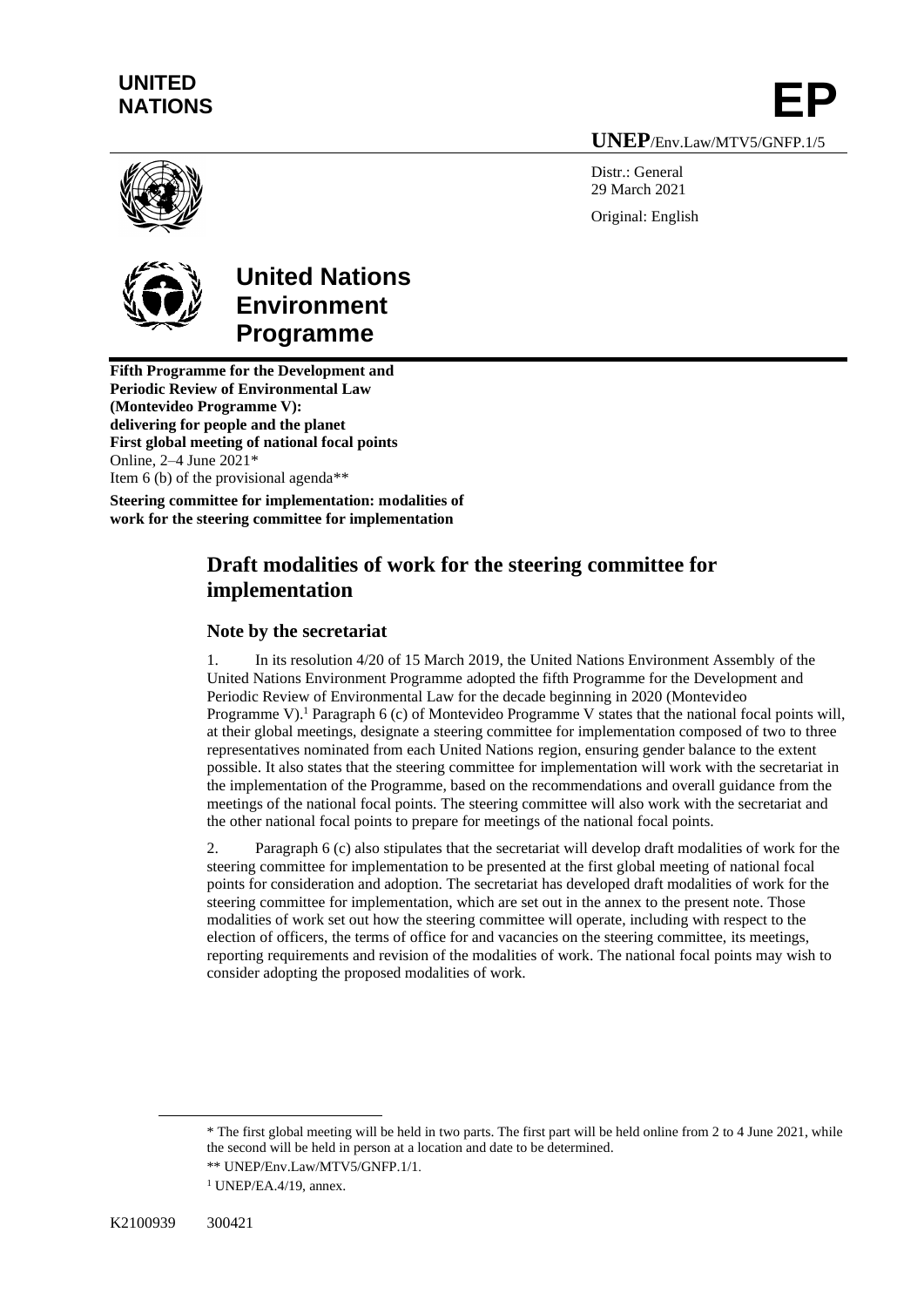### **Annex**

## **Modalities of work for the steering committee for implementation**

#### **Structure**

1. The steering committee for implementation ("the steering committee") shall have a minimum of ten and a maximum of fifteen members, comprising two to three representatives from each United Nations region, ensuring gender balance to the extent possible.

#### **Election of officers**

2. The steering committee shall elect two co-chairs and a rapporteur from among its members. One of the co-chairs will be from a developed country and the other will be from a developing country.

3. The overall responsibility of the co-chairs is to represent the steering committee, oversee and guide its work and act as the contact point between the secretariat and the steering committee. The responsibility of the rapporteur is to oversee the preparation of the reports of the meetings of the steering committee and the report of the global meeting that follows his or her election.

#### **Term of office and vacancies**

4. The members of the steering committee shall begin their terms of office at the closure of the global meeting at which they are designated and shall remain in office until the closure of the next global meeting. Members of the steering committee may be subject to re-designation and may serve for a maximum of two consecutive terms.

5. A member State having designated as a national focal point a member of the steering committee who cannot attend a meeting of the committee may appoint an alternate member to serve on the committee for that meeting. The appointment, as signed by the member, should be communicated in writing, including by electronic means, to the co-chairs of the committee, with a copy to the secretariat.

6. Should a member of the steering committee resign or be unable to exercise her or his functions, the member State having designated that member as a national focal point must designate a replacement for the remainder of the term.

7. The co-chairs and the rapporteur shall be elected for a term of two years and shall hold office until their successors are elected. If the office of a co-chair becomes vacant, the other co-chair shall act as the chair until the members of the steering committee elect a co-chair to serve for the remainder of the term.

8. If the office of the rapporteur becomes vacant, the functions of the rapporteur shall be carried out by another member of the steering committee temporarily appointed by the co-chairs until the steering committee elects a successor to serve for the remainder of the term.

#### **Meetings of the steering committee**

9. The steering committee shall meet at least once a year, either online or in person.

10. The co-chairs may declare a meeting open when at least one third of the members of the steering committee and at least one representative from each of the United Nations regions are present.

11. At each of its meetings, the steering committee shall decide on the date, time and venue of its next meeting.

12. The secretariat shall organize and facilitate the meetings of the steering committee.

#### **Reporting**

13. The steering committee shall report to the global meetings of national focal points on its activities.